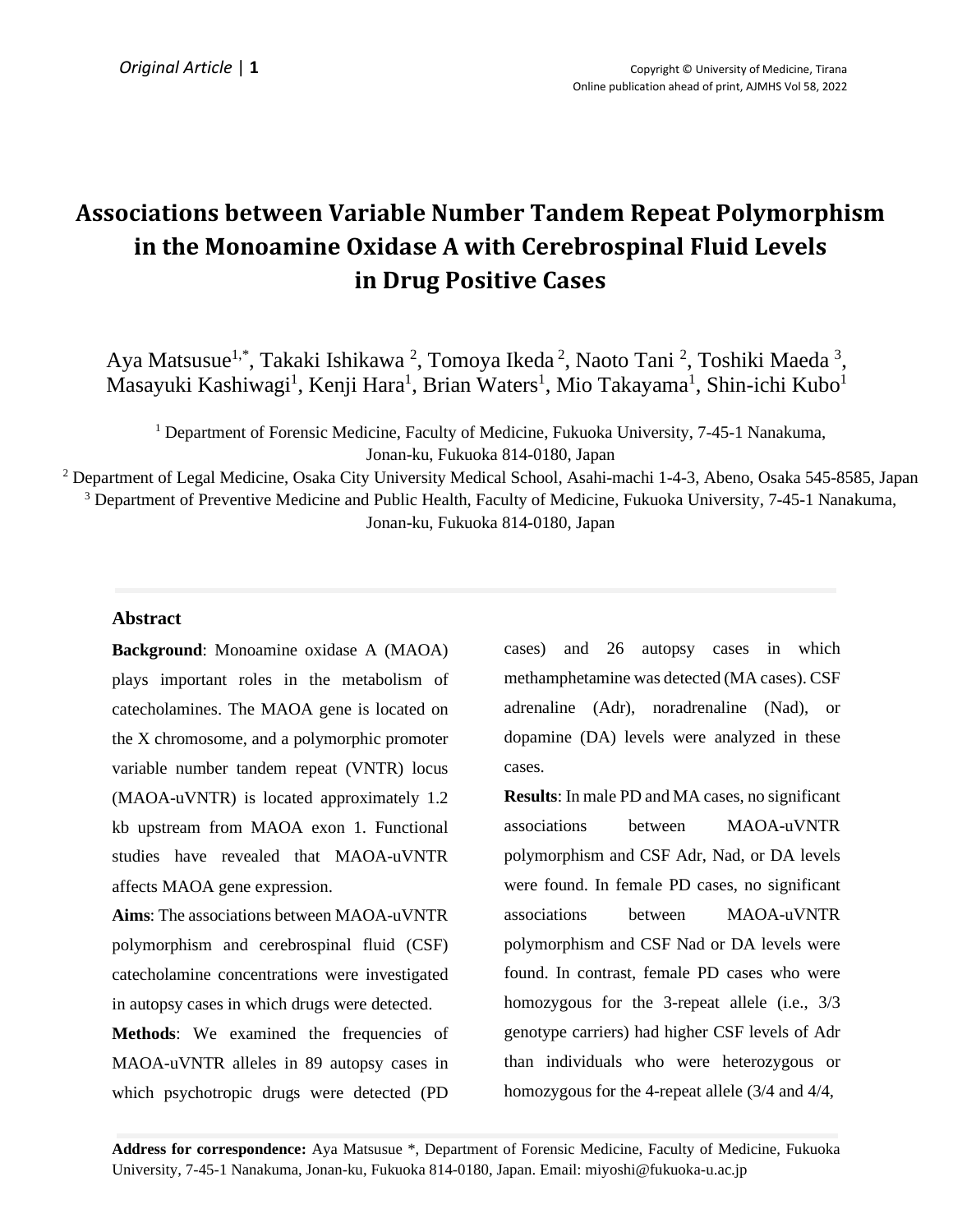respectively) ( $p = 0.028$ ).

**Conclusion**: The results of the present study suggest that MAOA-uVNTR polymorphism influences CSF Adr levels in female PD cases.

**Keywords**: Psychotropic drugs, Methamphetamine, Monoamine oxidase A, VNTR polymorphism, Catecholamine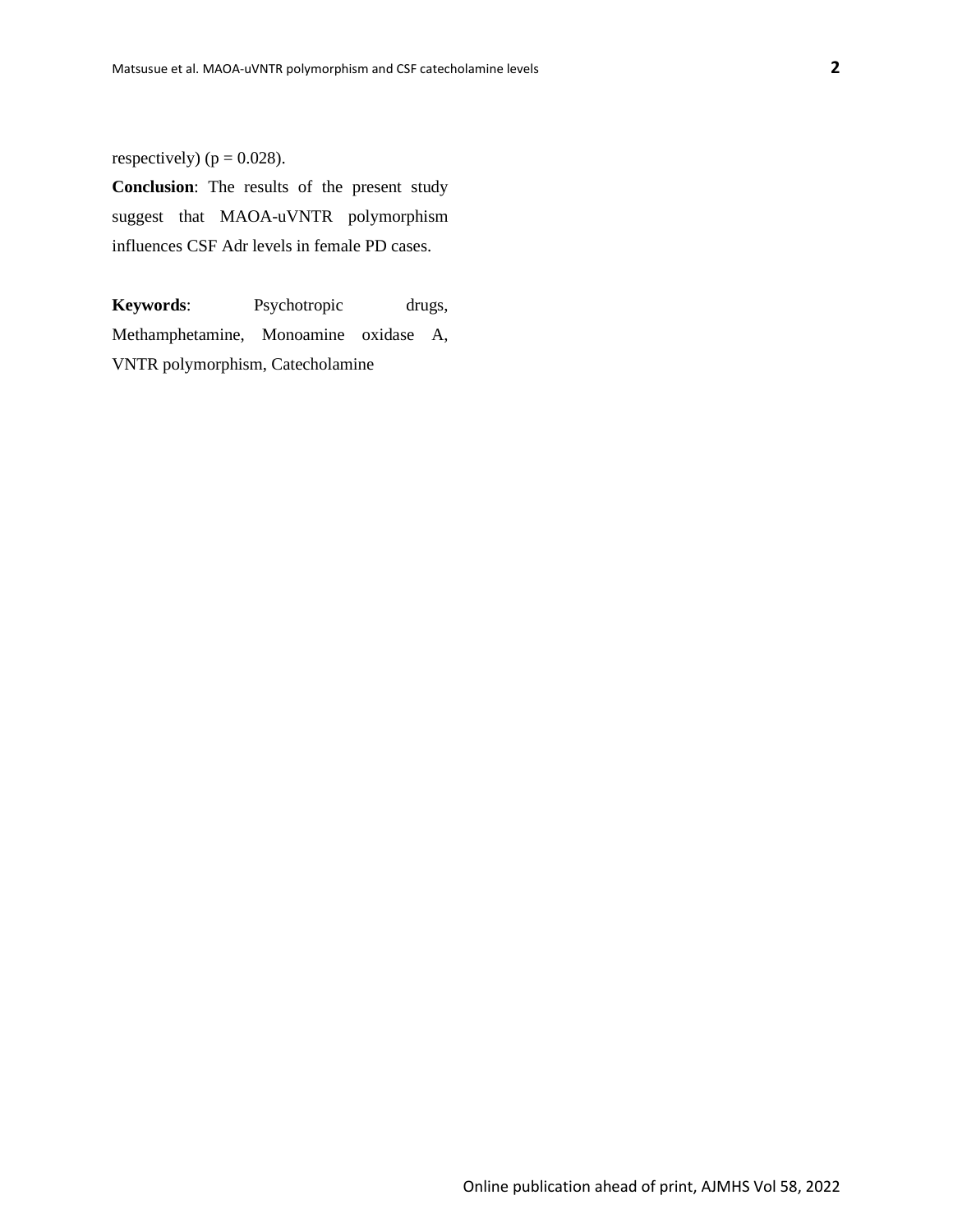#### **INTRODUCTION**

The catecholamines, adrenaline (Adr), noradrenaline (Nad), and dopamine (DA), act as neurotransmitters in the central and peripheral nervous systems. Catecholamines are produced in the adrenal medulla, in the brain, and by some sympathetic nerve fibers. Catecholamines are synthesized from the amino acid tyrosine by catecholamine-synthesizing enzymes and inactivated through a combination of reuptake and metabolism.

Monoamine oxidase A (MAOA) is the predominant enzyme responsible for catecholamine deamination (1). MAOA is expressed in most human tissues (2) and is found in catecholaminergic neurons in the human brain (3). The MAOA gene is located on Xp11.3, and various polymorphisms have been described (4). In particular, a functional polymorphism of a variable number tandem repeat (VNTR) in the promoter region of the MAOA gene (MAOAuVNTR) has been investigated. MAOA-uVNTR consists of a 30-bp repeated sequence present in 2, 3, 3.5, 4, 5, or 6 copies (5). Alleles with 3.5 and 4 repeats are transcribed 2–10 times more efficiently than the 3- and 5-repeat alleles (6). MAOA-uVNTR is associated with emotional instability in women (7), suicide (8), panic disorder among women (9,10), and antisocial behaviors (11).

We previously analyzed levels of Adr, Nad, and DA in cerebrospinal fluid (CSF) from autopsy cases in which amphetamines or psychotropic drugs were not detected (12). Our data suggested

that MAOA-uVNTR polymorphism influences CSF Adr and DA levels in females. It has been reported that CSF catecholamine levels are high when the cause of death is drug intoxication (13). It was considered necessary to investigate the effect of MAOA-uVNTR polymorphism on CSF catecholamine concentration in drug detected cases. In the present study, we examined the MAOA-uVNTR genotype in autopsy cases in which psychotropic drugs were detected (PD cases) and autopsy cases in which methamphetamine was detected (MA cases). Several psychotropic drugs target the major neurotransmitter systems in the brain. Amphetamines release neurotransmitters such as catecholamines (14). Therefore, we examined the associations between MAOA-uVNTR genotype with CSF Adr, Nad, and DA levels in PD and MA cases.

#### **MATERIALS AND METHODS**

We examined 89 autopsy cases in which psychotropic drugs were detected (PD cases) and 26 autopsy cases in which methamphetamine was detected (MA cases) (Table 1).

PD cases are autopsy cases in which psychotropic drugs were detected in blood samples but amphetamines were not detected in blood and urine samples. Psychotropic drugs detected were typical antipsychotics, atypical antipsychotics, tricyclic antidepressants, tetracyclic antidepressants, selective serotonin reuptake inhibitors, hypnotics, and antianxiety drugs. MA cases are autopsy cases in which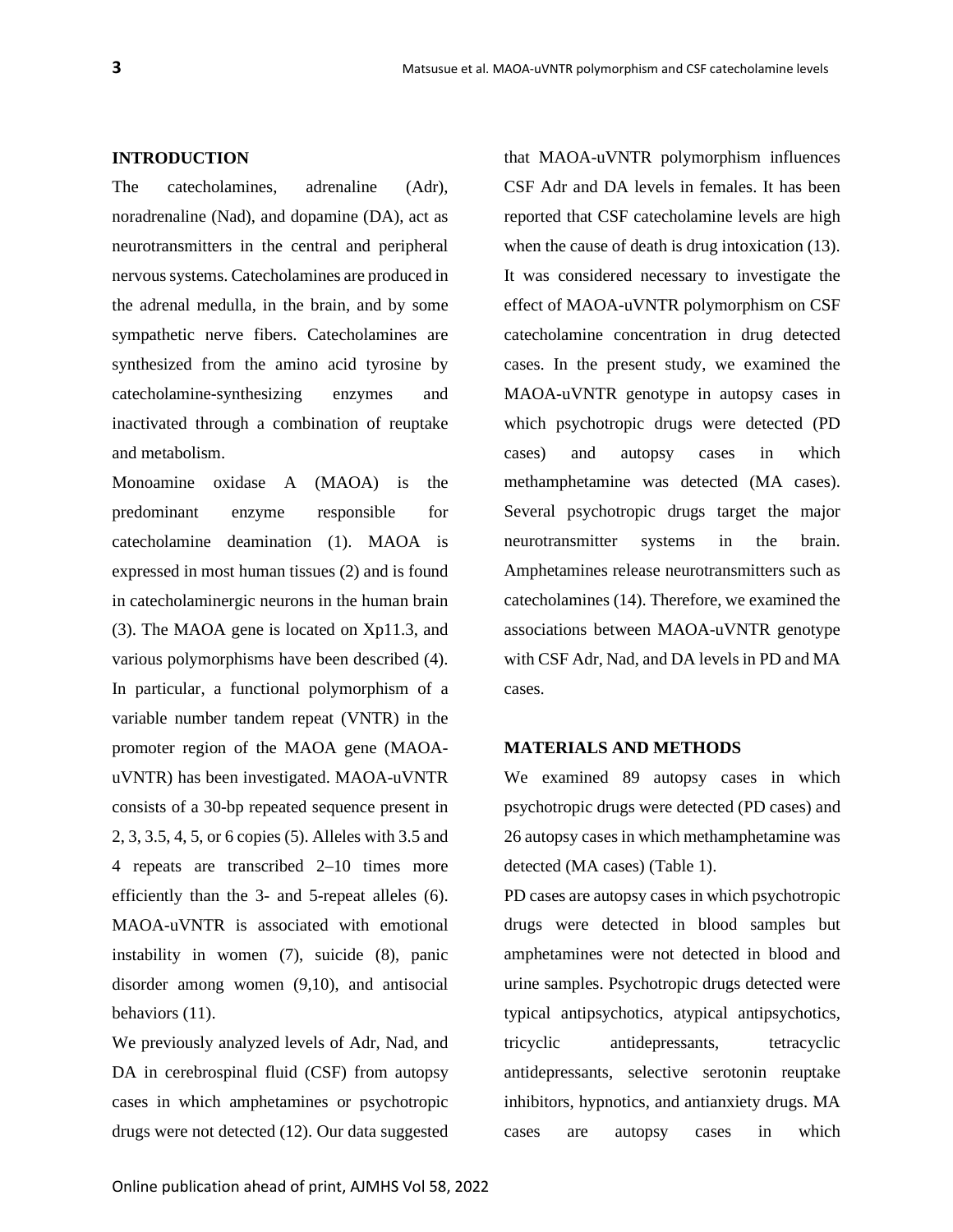methamphetamine was detected in blood samples but psychotropic drugs were not detected in blood and urine samples. We previously analyzed autopsy cases in which amphetamines or

#### **Table 1.** Case profiles

| Cases             | Number of cases | Age           | Postmortem interval (day) |
|-------------------|-----------------|---------------|---------------------------|
|                   | (male/female)   | (median)      | (median; h)               |
| Psychotropic drug | 89 (54/35)      | $14 - 95(48)$ | $< 0.5 - 4(29)$           |
| detected cases    |                 |               |                           |
| Methamphetamine   | 26(23/3)        | $27 - 80(45)$ | $< 0.5 - 4(33)$           |
| detected cases    |                 |               |                           |

#### **Table 2.** Cause of death of the forensic autopsy cases

| Cause of death                              | Number of cases |
|---------------------------------------------|-----------------|
| Psychotropic drug detected cases            |                 |
| <b>Blunt</b> injury                         | 4               |
| Sharp instrument injury (Hemorrhagic shock) | $\overline{2}$  |
| Fire fatality                               | 19              |
| Asphyxia                                    | 19              |
| Drowning                                    | 7               |
| Hypothermia (Cold exposure)                 | 1               |
| Hyperthermia (Heat stroke)                  | 3               |
| Psychotropic drug intoxication              | 28              |
| Acute alcohol intoxication                  | $\overline{2}$  |
| Acute cardiac death                         | 1               |
| Natural death excluding acute cardiac death | $\theta$        |
| Others*                                     | 3               |
| Methamphetamine detected cases              |                 |
| <b>Blunt</b> injury                         | 1               |
| Sharp instrument injury (Hemorrhagic shock) | $\theta$        |
| Fire fatality                               | $\Omega$        |
| Asphyxia                                    | 3               |
| Drowning                                    | $\overline{2}$  |
| Hypothermia (Cold exposure)                 | $\Omega$        |
| Hyperthermia (Heat stroke)                  | 1               |
| Methamphetamine intoxication                | 11              |
| Acute alcohol intoxication                  | $\Omega$        |
| Acute cardiac death                         | 1               |
| Natural death excluding acute cardiac death | 6               |
| Others**                                    | 1               |

\* Cervical spinal cord injury (n=1), Undernutrition (n=1), Rhabdomyolysis (n=1)

\*\* Cervical spinal cord injury (n=1)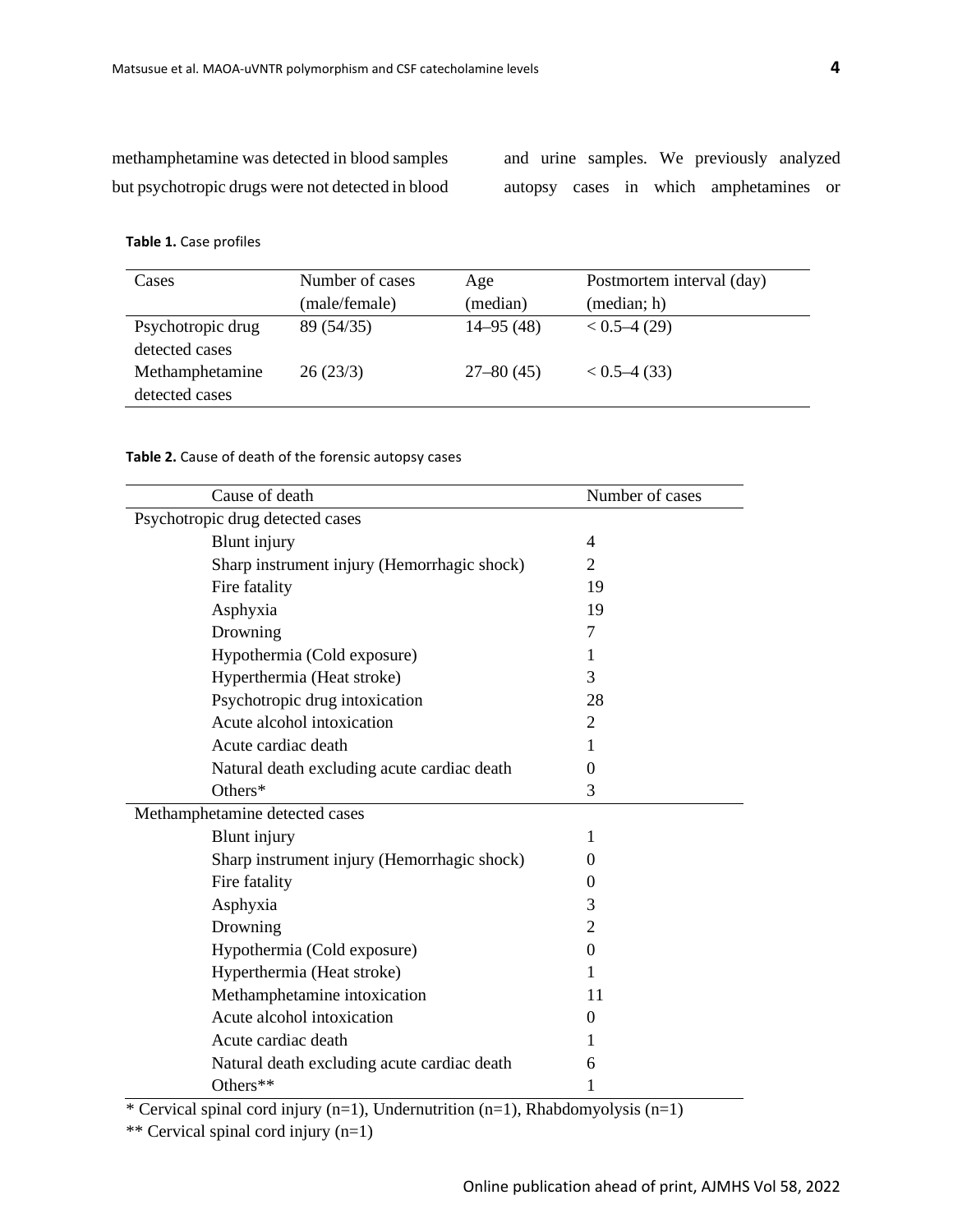psychotropic drugs were not detected in blood and urine samples (12). These cases were used as controls, and we compared the allele frequency and CSF catecholamine levels among groups. The causes of death of the examined forensic autopsy cases are summarized in Table 2.

Although vasopressor administration was not clearly indicated in the hospital reports, no significant differences in CSF catecholamine levels were found between cases with and without critical medical care at the time of death. During autopsy, CSF was collected using sterile syringes from openings into the cranial cavities. Blood samples were collected from the right cardiac chambers and external iliac veins. Urine was drawn using an aseptic syringe after opening the abdominal cavities. This study was approved by the medical ethics review board and the institutional ethics committee of the participating institutions.

CSF concentrations of the catecholamines (Adr, Nad, and DA) were determined as described previously (13). Toxicological analyses were performed on right heart blood, peripheral blood, and urine samples using gas chromatography/mass spectrometry and liquid chromatography-tandem mass spectrometry.

The MAOA-uVNTR polymorphism was analyzed as described previously (12). Allele frequencies were estimated, and Hardy– Weinberg equilibrium was determined using SNPAlyze software ver. 8.0.2 (Dynacom, Chiba, Japan). The histograms of CSF catecholamine levels showed a skewed distribution to the right.

Therefore, log-transformed data were used for statistical analysis. The association between logtransformed CSF catecholamine concentrations and MAOA-uVNTR polymorphism was analyzed using age-adjusted linear regression analysis with JMP software ver. 13.2.0 (SAS Institute Inc., Cary, NC, USA). Differences were considered significant when  $p < 0.05$ .

#### **RESULTS**

Table 3 shows the results of the MAOA-uVNTR genotype frequency analyses in PD and MA cases. We identified only two alleles (3 and 4 repeats). No significant deviations from Hardy– Weinberg equilibrium for the genotype distribution in the female PD cases were found. Female MA cases could not be statistically analyzed due to the limited number of cases. A comparison among groups (control, PD cases, and MA cases) showed no significant differences in MAOA-uVNTR allele frequencies. The MAOA-uVNTR allele frequencies in this study were similar to those reported previously for Asian populations (15,16).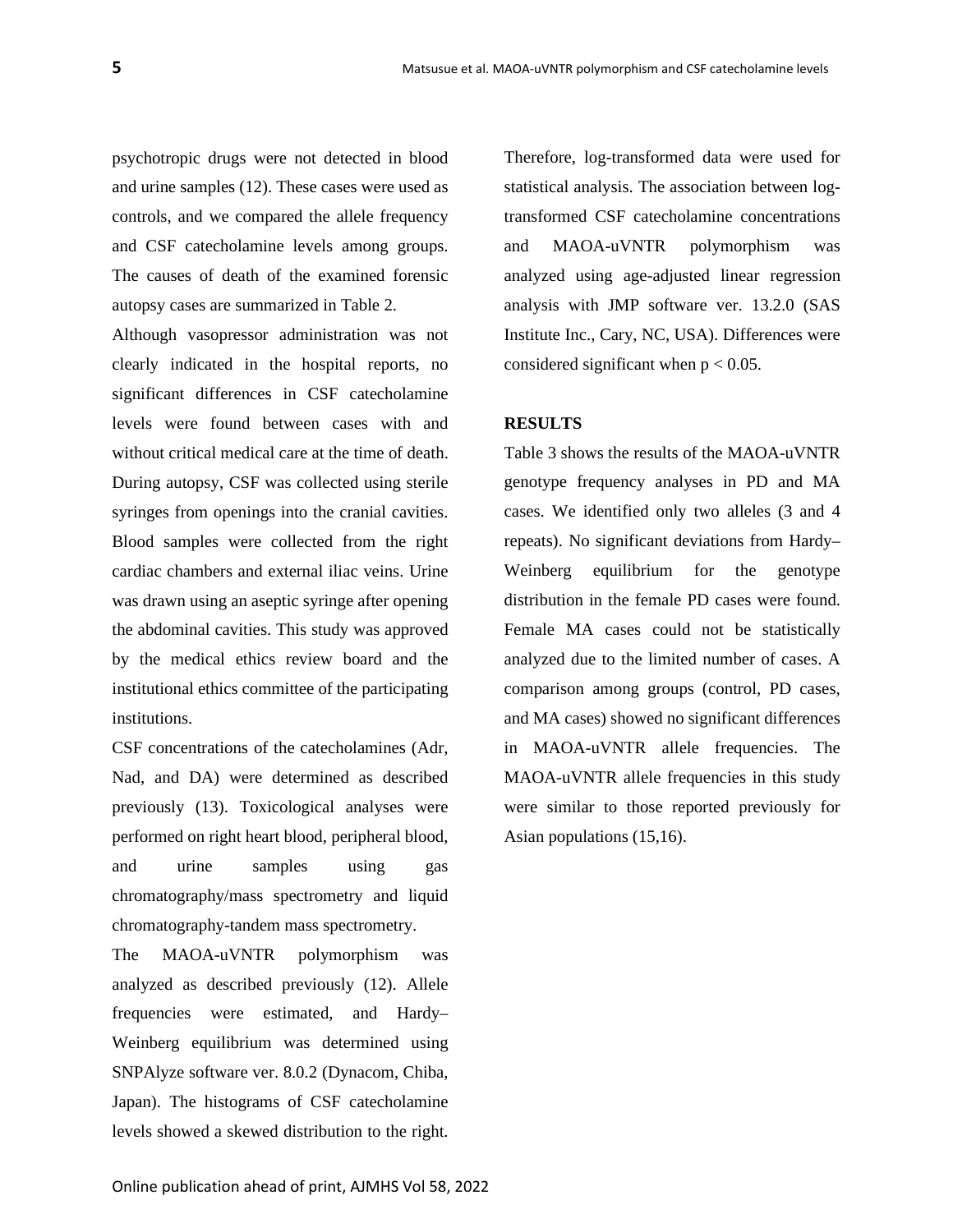|                 | MAOA- |      | n              | Frequency |  |  |
|-----------------|-------|------|----------------|-----------|--|--|
|                 | uVNTR |      |                | $(\%)$    |  |  |
| Psychotropic    |       | drug |                |           |  |  |
| detected cases  |       |      |                |           |  |  |
| Male            | 3     |      | 34             | 62.96     |  |  |
|                 | 4     |      | 20             | 37.04     |  |  |
|                 |       |      |                |           |  |  |
| Female          | 3/3   |      | 12             | 34.29     |  |  |
|                 | 3/4   |      |                | 13 37.14  |  |  |
|                 | 4/4   |      | 10             | 28.57     |  |  |
|                 |       |      |                |           |  |  |
| Methamphetamine |       |      |                |           |  |  |
| detected cases  |       |      |                |           |  |  |
| Male            | 3     |      | 13             | 56.52     |  |  |
|                 | 4     |      | 10             | 43.48     |  |  |
|                 |       |      |                |           |  |  |
| Female          | 3/3   |      | $\overline{2}$ | 66.67     |  |  |
|                 | 4/4   |      | 1              | 33.33     |  |  |
|                 |       |      |                |           |  |  |

**Table 3.** Frequency of the variable number tandem repeat allele in the monoamine oxidase A promoter region in forensic autopsy cases

The CSF levels of Adr, Nad, and DA were analyzed in PD cases and MA cases. In these analyses, the median CSF Adr levels in PD and MA cases were 4.47 and 2.54 ng/mL, respectively; the median CSF Nad levels in PD and MA cases were 28.0 and 19.2 ng/mL, respectively; and the median CSF DA levels in PD and MA cases were 24.5 and 20.1 ng/mL, respectively. Before adjustment for age, PD cases had significantly higher CSF levels of Nad and DA than controls, but after adjustment for age, no significant differences were found among controls, PD cases, and MA cases in CSF Adr, Nad, and DA levels. No significant differences were found between males and females in CSF Adr, Nad, and DA levels in PD case s.

The effects of MAOA-uVNTR polymorphism on the CSF levels of Adr, Nad, and DA were determined in PD and MA cases after adjustment for age. In male PD cases, CSF levels of Adr, Nad, and DA were not associated with MAOAuVNTR genotypes (Fig. 1).



**Figure 1.** Cerebrospinal fluid levels of catecholamine (ng/mL) according to VNTR polymorphism in the monoamine oxidase A promoter region in male cases in which psychotropic drugs were detected. (Bars, boxes, whiskers, and open circles indicate medians, 25th and 75th percentiles, ranges, and outliers, respectively. CSF: Cerebrospinal fluid)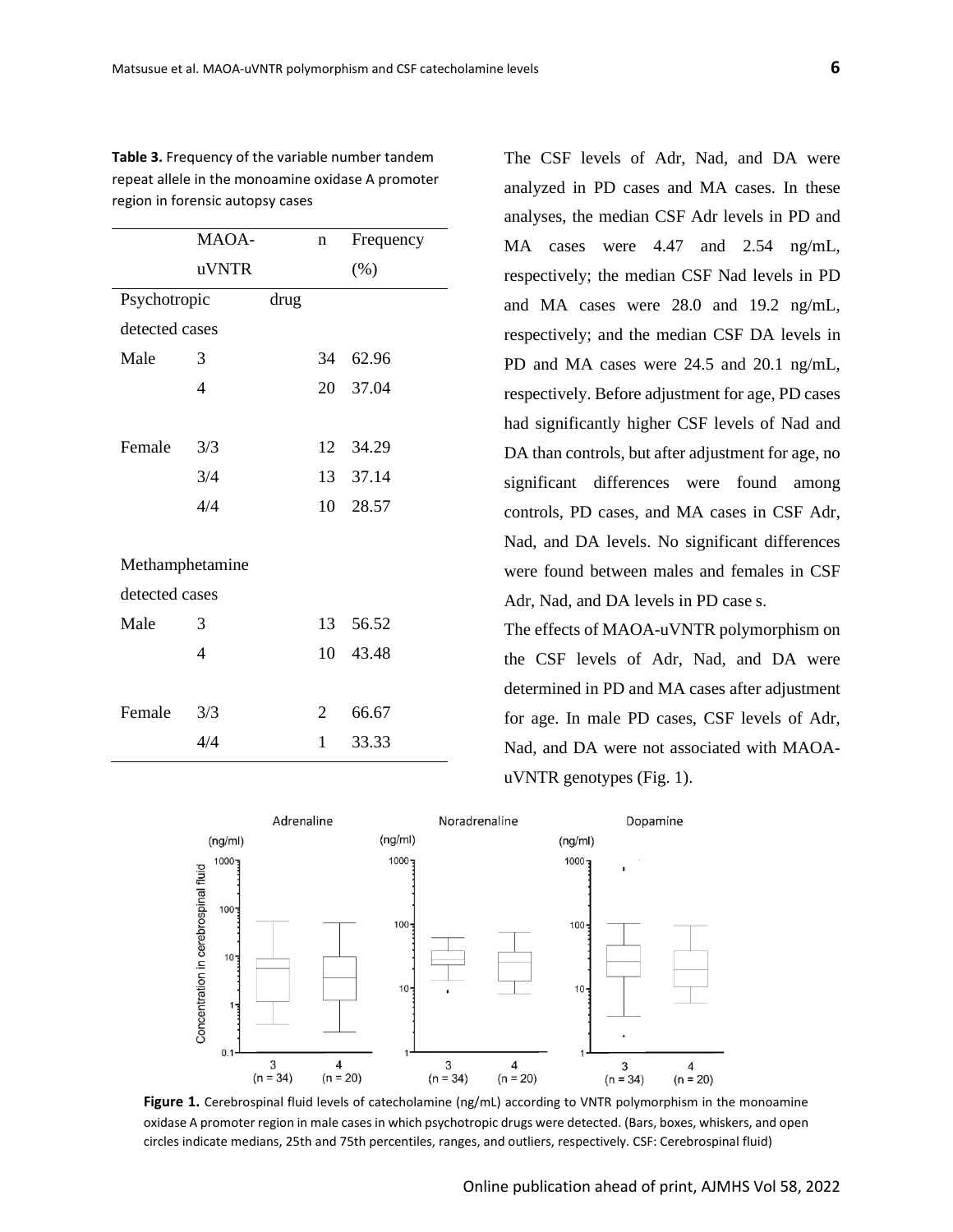In female PD cases, CSF levels of Adr, Nad, and DA were not associated with individual MAOAuVNTR genotypes (Fig. 2A). In contrast, females who were homozygous for 3-repeat alleles (i.e., 3/3 genotype carriers) had higher CSF levels of Adr than females who were heterozygous or homozygous for 4-repeat alleles (3/4 and 4/4, respectively) (Fig. 2B). The median CSF

concentrations of Adr in 3/3 genotype carriers and 4-repeat allele (3/4 and 4/4) carriers were 8.70 and 3.26 ng/mL, respectively ( $p = 0.028$ ). In PD cases, CSF levels of Nad and DA were not associated with MAOA-uVNTR genotypes in females (Fig. 2B). In male MA cases, CSF levels of Adr, Nad, and DA were not associated with MAOA-uVNTR genotypes (data not shown).



**Figure 2.** Cerebrospinal fluid levels of catecholamine (ng/mL) according to VNTR polymorphism in the monoamine oxidase A promoter region in female cases in which psychotropic drugs were detected. (A) Comparison of 3/3, 3/4, and 4/4 genotypes. (B) Comparison of 3/3 versus 3/4 + 4/4 genotypes.

(Bars, boxes, whiskers, and open circles indicate medians, 25th and 75th percentiles, ranges, and outliers, respectively. \*p < 0.05 for the difference between genotypes. CSF: Cerebrospinal fluid)

Online publication ahead of print, AJMHS Vol 58, 2022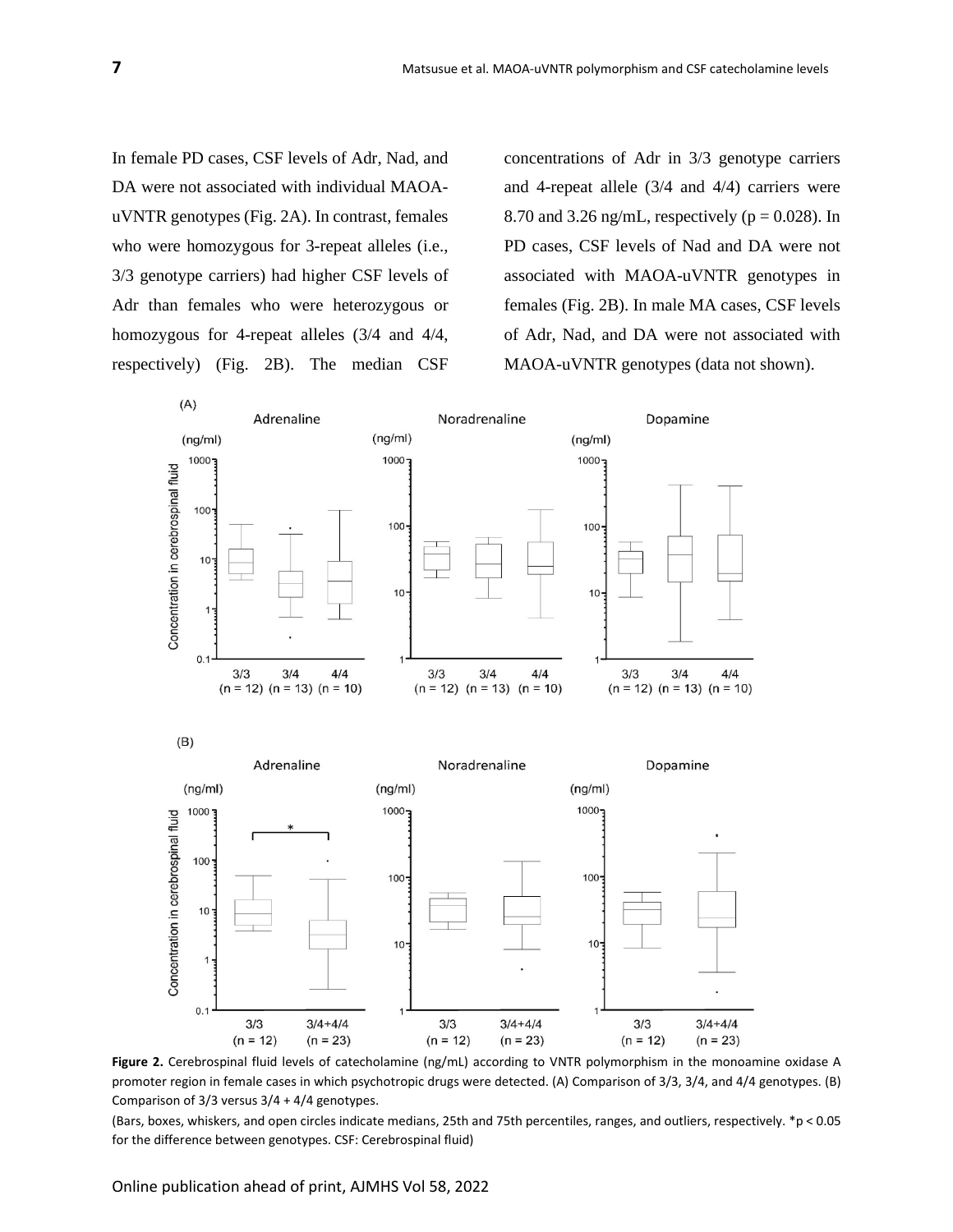#### **DISCUSSION**

MAOA-uVNTR genotype was associated with CSF Adr levels in female PD cases. We previously reported that MAOA-uVNTR polymorphism influences CSF Adr and DA levels in female control cases (12). In human neuroblastoma and human placental choriocarcinoma cell lines transfected with MAOA-uVNTR constructs containing 3 repeats, observed transcriptional activity was lower than in cells transfected with constructs containing 4 repeats (6,9). Therefore, MAOA activity in carriers of the 3/3 genotype was expected to be lower than that in carriers of the 4/4 genotype. However, we found no significant difference in CSF catecholamine levels between 3/3 genotype carriers and 4/4 genotype carriers (Fig. 2A). This discrepancy may reflect the limited number of cases examined in the present study. In contrast, we identified a significant difference in CSF Adr levels between 3/3 genotype carriers and individuals harboring 4-repeat alleles (i.e., 3/4 and 4/4 genotype carriers) (Fig. 2B). Because no marked difference was seen in CSF Adr levels between PD cases and controls, an effect of MAOA-uVNTR genotype on CSF Adr levels was present in the PD cases. MAOA-uVNTR is related to an increased risk of violent and aggressive behavior (17), reactive impulsive experimental aggressiveness in healthy men and women (18), sex-dependent psychopathological disorders, such as anxiety (19), and enhanced vulnerability to suicide in males with depression (20). MAOA-uVNTR may affect MAOA activity

and catecholamine levels, resulting in psychological and physical effects. Adr is associated with psychologic states produced by environmental or physiologic stresses (21). Adr increases heart rate, blood pressure, and blood glucose levels. High or low concentrations of Adr affect a wide variety of health conditions.

MAOA-uVNTR genotype was not associated with CSF DA levels in female PD cases unlike the female control cases. The CSF DA levels were not significantly different between controls and PD cases after age adjustment, but PD cases tended to have higher CSF DA levels than controls. Various psychotropic drugs were detected in PD cases such as DA antagonists. The pharmacological action of these drugs may also affect the CSF DA levels. For these reasons, the effect of MAOA-uVNTR genotypes on CSF DA levels may have disappeared in the female PD cases. CSF Nad levels were not associated with MAOA-uVNTR genotypes in female PD cases or in controls. The Km of MAOA for Nad is higher than that for Adr and DA in homogenates of human cerebral cortex (22). An enzyme with a high Km has a low affinity for its substrate and requires a greater concentration of that substrate to achieve Vmax. Therefore, MAOA-uVNTR genotypes may have little effect on CSF Nad levels.

The MAOA-uVNTR genotype was not associated with CSF Adr, Nad, and DA levels in male PD cases, male MA cases, or male control cases. Females have two X chromosomes, whereas males have only one. Thus, the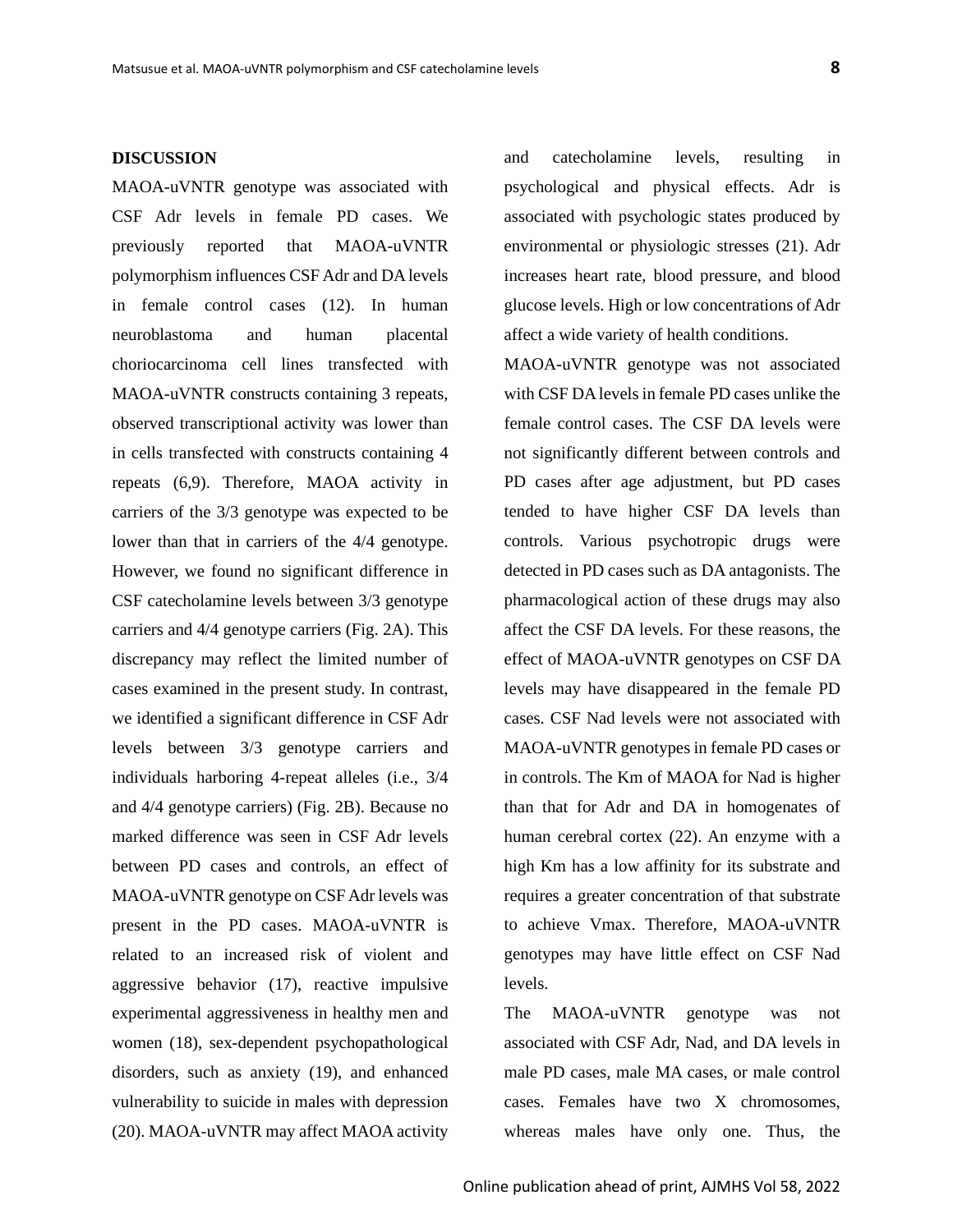correlation between MAOA-uVNTR genotype and MAOA gene expression is expected to be simpler in males. The specific activity of MAOA differs 515-fold among skin fibroblast cultures from different males (23), and thus varies considerably by individual. In the present study, CSF Adr, Nad, and DA concentrations in males varied widely. This wider variance may explain the failure to detect a significant difference in males.

The following points are limitations of this study. Various types of psychotropic drugs were detected in the PD cases, and many individuals had taken multiple drugs. Further studies are needed to examine the effect of MAOA-uVNTR genotypes on CSF catecholamine levels by classifying the cases according to the pharmacological action of psychotropic drugs. Moreover, we could not investigate female MA cases because of a limited number of cases. In female controls and female PD cases, MAOAuVNTR genotypes were associated with CSF catecholamine levels. Thus, more female MA cases need to be examined in the future. In addition, catecholamine levels are affected by various factors such as stress response, circadian rhythm, and exercise (24). In forensic autopsy cases, antemortem information is often not available. The cause of death, time of death, conditions before death, drug amounts, and drug intake history varied among subjects. Subjects were also highly likely to be under great stress before or at the time of death. Many factors other than MAOA-uVNTR may influence CSF

catecholamine concentrations in autopsy cases. To overcome these limitations, increasing the number of cases and analyzing cases in which the conditions are matched as much as possible are necessary.

#### **CONCLUSIONS**

In the present study, we identified MAOAuVNTR genotypes in autopsy cases, and examined the relationships between MAOAuVNTR genotypes and CSF Adr, Nad, and DA levels in PD and MA cases. The CSF Adr levels were significantly higher in carriers of the 3/3 genotype than 4-repeat-allele (3/4 and 4/4) carriers, but only in female PD cases. Our results suggest that MAOA-uVNTR genotypes affect CSF Adr levels in female PD cases.

**Acknowledgements**: This study was supported in part by Grant-in-Aid for Scientific Research (C) (Grant Number 19K10698 to AM). This study was presented as a poster in the 105th Congress of the Japanese Society of Legal Medicine in Fukuoka, Japan on October, 2021.

**Conflict of Interest Statement**: The authors have no conflicts of interest to declare.

### **REFERENCES**

1. Schulz C, Eisenhofer G, Lehnert H. Principles of catecholamine biosynthesis, metabolism and release. Front Horm Res 2004;31:1-25.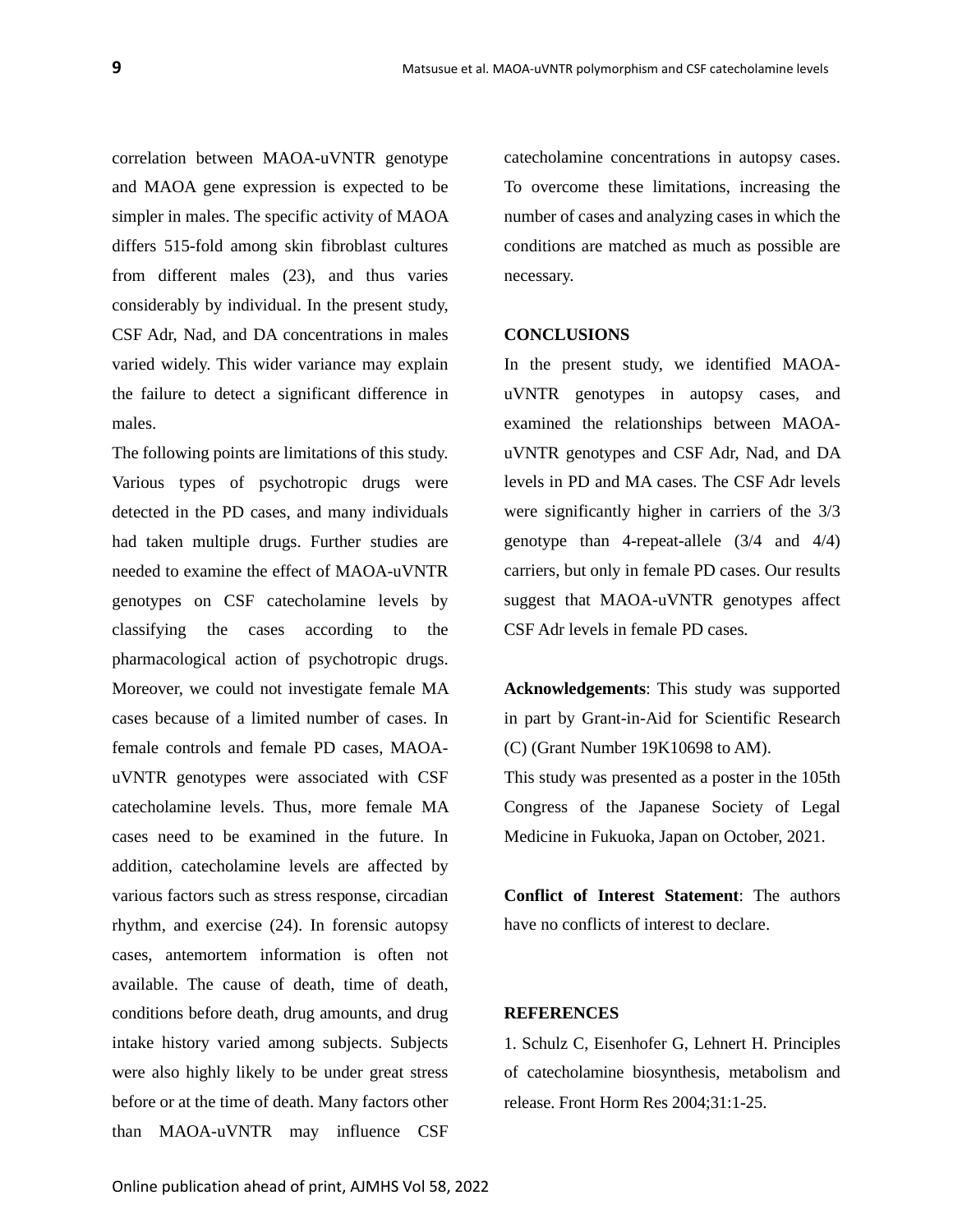2. Chen K, Shih JC. Monoamine oxidase A and B: structure, function, and behavior. Adv Pharmacol

1998;42:292-296.

3. Nagatsu T. Progress in monoamine oxidase (MAO) research in relation to genetic engineering. Neurotoxicology 2004;25:11-20.

4. Dorszewska J, Prendecki M, Oczkowska A, Rozycka A, Lianeri M, Kozubski W. Polymorphism of the COMT, MAO, DAT, NET and 5-HTT Genes, and Biogenic Amines in Parkinson's Disease. Curr Genomics 2013;14:518- 533.

5.Jacob CP, Muller J, Schmidt M, Hohenberger K, Gutknecht L, Reif A, et al. Cluster B personality disorders are associated with allelic variation of monoamine oxidase A activity. Neuropsychopharmacology 2005;30:1711-1718.

6. Sabol SZ, Hu S, Hamer D. A functional polymorphism in the monoamine oxidase A gene promoter. Hum Genet 1998;103:273-279.

7. Rodriguez-Ramos A, Moriana JA, Garcia-Torres F, Ruiz-Rubio M. Emotional stability is associated with the MAOA promoter uVNTR polymorphism in women. Brain Behav 2019;9:e01376.

8. Ursic K, Zupanc T, Paska AV. Analysis of promoter polymorphism in monoamine oxidase A (MAOA) gene in completed suicide on Slovenian population. Neurosci Lett 2018;673:111-115.

9. Deckert J, Catalano M, Syagailo YV, Bosi M, Okladnova O, Di Bella D, et al. Excess of high activity monoamine oxidase A gene promoter alleles in female patients with panic disorder. Hum Mol Genet 1999;8:621-624.

10. Reif A, Weber H, Domschke K, Klauke B, Baumann C, Jacob CP, et al. Meta-analysis argues for a female-specific role of MAOA-uVNTR in panic disorder in four European populations. Am J Med Genet B Neuropsychiatr Genet 2012;159B:786-793.

11. Ficks CA, Waldman ID. Candidate genes for aggression and antisocial behavior: a metaanalysis of association studies of the 5HTTLPR and MAOA-uVNTR. Behav Genet 2014;44:427- 444.

12. Matsusue A, Kubo SI, Ikeda T, Tani N, Maeda T, Kashiwagi M, et al. VNTR polymorphism in the monoamine oxidase A promoter region and cerebrospinal fluid catecholamine concentrations in forensic autopsy cases. Neurosci Lett 2019;701:71-76.

13. Ishikawa T, Quan L, Michiue T, Kawamoto O, Wang Q, Chen JH, et al. Postmortem catecholamine levels in pericardial and cerebrospinal fluids with regard to the cause of death in medicolegal autopsy. Forensic Sci Int 2013;228:52-60.

14. Sulzer D, Sonders MS, Poulsen NW, Galli A. Mechanisms of neurotransmitter release by amphetamines: a review. Prog Neurobiol 2005;75:406-433.

15. Kunugi H, Ishida S, Kato T, Tatsumi M, Sakai T, Hattori M, et al. A functional polymorphism in the promoter region of monoamine oxidase-A gene and mood disorders. Mol Psychiatry 1999;4:393-395.

16. Lu RB, Lee JF, Ko HC, Lin WW, Chen K, Shih JC. No association of the MAOA gene with